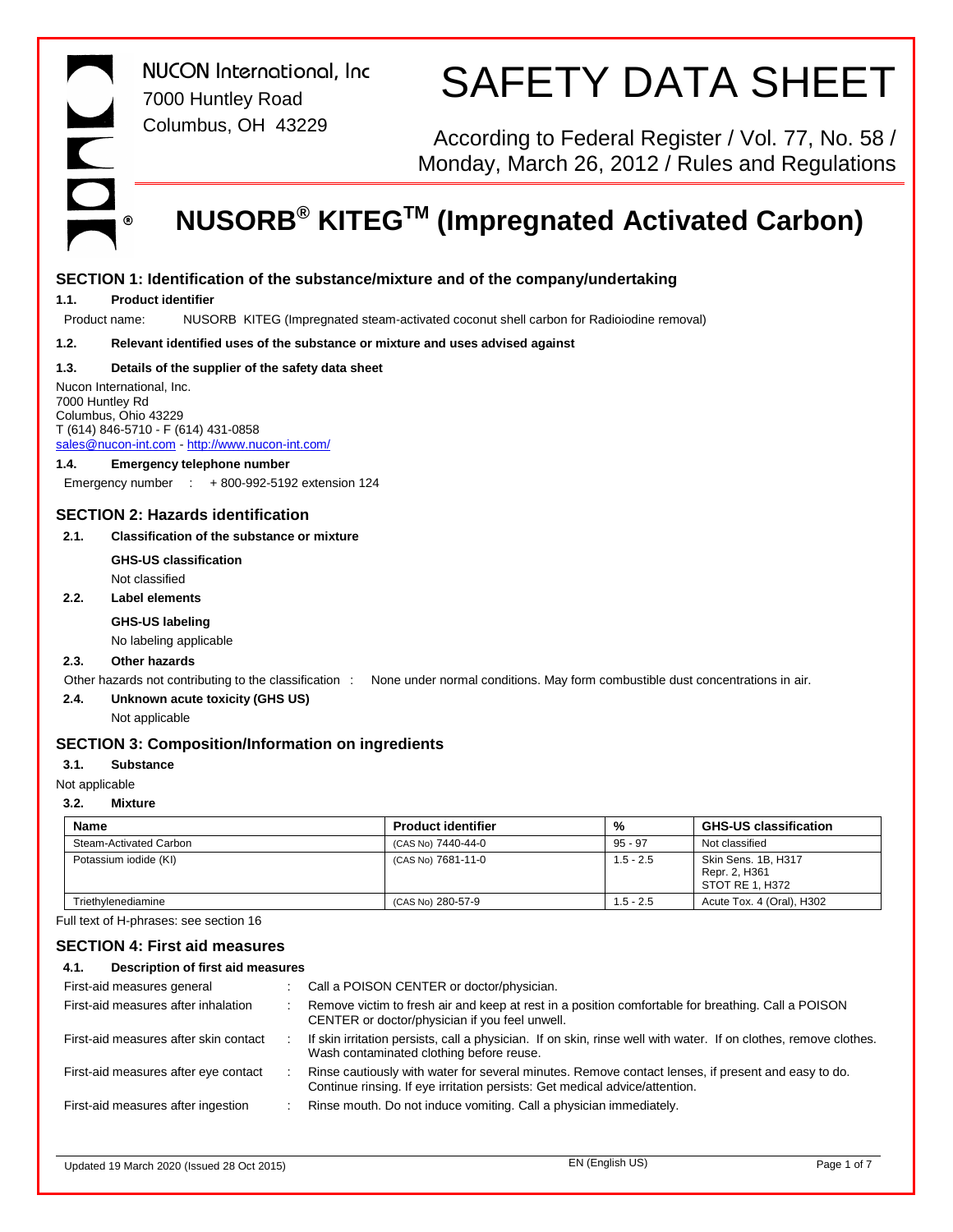ONC  $^\circledR$ 

*NUCON International, Inc* 7000 Huntley Road Columbus, OH 43229

# SAFETY DATA SHEET

According to Federal Register / Vol. 77, No. 58 / Monday, March 26, 2012 / Rules and Regulations

# **NUSORB® KITEGTM (Impregnated Activated Carbon)**

| 4.2.   |                                                                           |        | Most important symptoms and effects, both acute and delayed                                                                                                                                                                                                                                                                                             |
|--------|---------------------------------------------------------------------------|--------|---------------------------------------------------------------------------------------------------------------------------------------------------------------------------------------------------------------------------------------------------------------------------------------------------------------------------------------------------------|
|        | Symptoms/injuries after inhalation                                        |        | May cause irritation to the respiratory tract, sneezing, coughing, burning sensation of throat with<br>constricting sensation of the larynx and difficulty in breathing.                                                                                                                                                                                |
|        | Symptoms/injuries after skin contact                                      | ÷      | Slight irritation.                                                                                                                                                                                                                                                                                                                                      |
|        | Symptoms/injuries after eye contact                                       |        | Causes serious eye irritation.                                                                                                                                                                                                                                                                                                                          |
| 4.3.   |                                                                           |        | Indication of any immediate medical attention and special treatment needed                                                                                                                                                                                                                                                                              |
|        | No additional information available                                       |        |                                                                                                                                                                                                                                                                                                                                                         |
|        | <b>SECTION 5: Firefighting measures</b>                                   |        |                                                                                                                                                                                                                                                                                                                                                         |
| 5.1.   | <b>Extinguishing media</b>                                                |        |                                                                                                                                                                                                                                                                                                                                                         |
|        | Suitable extinguishing media                                              |        | Dry powder. Water spray. Foam.                                                                                                                                                                                                                                                                                                                          |
|        |                                                                           |        |                                                                                                                                                                                                                                                                                                                                                         |
| 5.2.   | Special hazards arising from the substance or mixture<br>Explosion hazard |        | Avoid raising powdered materials into airborne dust, creating an explosion hazard.                                                                                                                                                                                                                                                                      |
|        |                                                                           |        |                                                                                                                                                                                                                                                                                                                                                         |
| 5.3.   | <b>Advice for firefighters</b>                                            |        |                                                                                                                                                                                                                                                                                                                                                         |
|        | Firefighting instructions                                                 |        | Evacuate area. Eliminate all ignition sources if safe to do so. Exercise caution when fighting any<br>chemical fire.                                                                                                                                                                                                                                    |
|        | Protection during firefighting                                            |        | Do not attempt to take action without suitable protective equipment.                                                                                                                                                                                                                                                                                    |
|        | <b>SECTION 6: Accidental release measures</b>                             |        |                                                                                                                                                                                                                                                                                                                                                         |
| 6.1.   |                                                                           |        | Personal precautions, protective equipment and emergency procedures                                                                                                                                                                                                                                                                                     |
|        | General measures                                                          |        | May form combustible dust concentrations in air.                                                                                                                                                                                                                                                                                                        |
|        |                                                                           |        |                                                                                                                                                                                                                                                                                                                                                         |
| 6.1.1. | For non-emergency personnel<br>No additional information available        |        |                                                                                                                                                                                                                                                                                                                                                         |
| 6.1.2. | For emergency responders                                                  |        |                                                                                                                                                                                                                                                                                                                                                         |
|        | Protective equipment                                                      |        | Avoid breathing dust.                                                                                                                                                                                                                                                                                                                                   |
|        | Emergency procedures                                                      |        | Stop release.                                                                                                                                                                                                                                                                                                                                           |
| 6.2.   | <b>Environmental precautions</b>                                          |        |                                                                                                                                                                                                                                                                                                                                                         |
|        | Avoid release to the environment.                                         |        |                                                                                                                                                                                                                                                                                                                                                         |
| 6.3.   | Methods and material for containment and cleaning up                      |        |                                                                                                                                                                                                                                                                                                                                                         |
|        | Methods for cleaning up                                                   |        | On land, sweep or shovel into suitable containers. Flush spill area with water spray.                                                                                                                                                                                                                                                                   |
| 6.4.   | <b>Reference to other sections</b>                                        |        |                                                                                                                                                                                                                                                                                                                                                         |
|        | No additional information available                                       |        |                                                                                                                                                                                                                                                                                                                                                         |
|        | <b>SECTION 7: Handling and storage</b>                                    |        |                                                                                                                                                                                                                                                                                                                                                         |
| 7.1.   | <b>Precautions for safe handling</b>                                      |        |                                                                                                                                                                                                                                                                                                                                                         |
|        | Additional hazards when processed                                         | $\sim$ | Avoid dust formation. Do not breathe dust.                                                                                                                                                                                                                                                                                                              |
|        | Precautions for safe handling                                             |        | No open flames. No smoking. Use only outdoors or in a well-ventilated area. Do not get in eyes, on<br>skin, or on clothing. Do not breathe dust. Avoid contact during pregnancy/while nursing. Use personal<br>protective equipment as required. Avoid dust formation. Eliminate all ignition sources if safe to do so.<br>Use only non-sparking tools. |
|        | Hygiene measures                                                          |        | Do not eat, drink or smoke when using this product. Wash hands thoroughly after handling. Wash<br>contaminated clothing before reuse. Contaminated work clothing should not be allowed out of the<br>workplace.                                                                                                                                         |
|        |                                                                           |        |                                                                                                                                                                                                                                                                                                                                                         |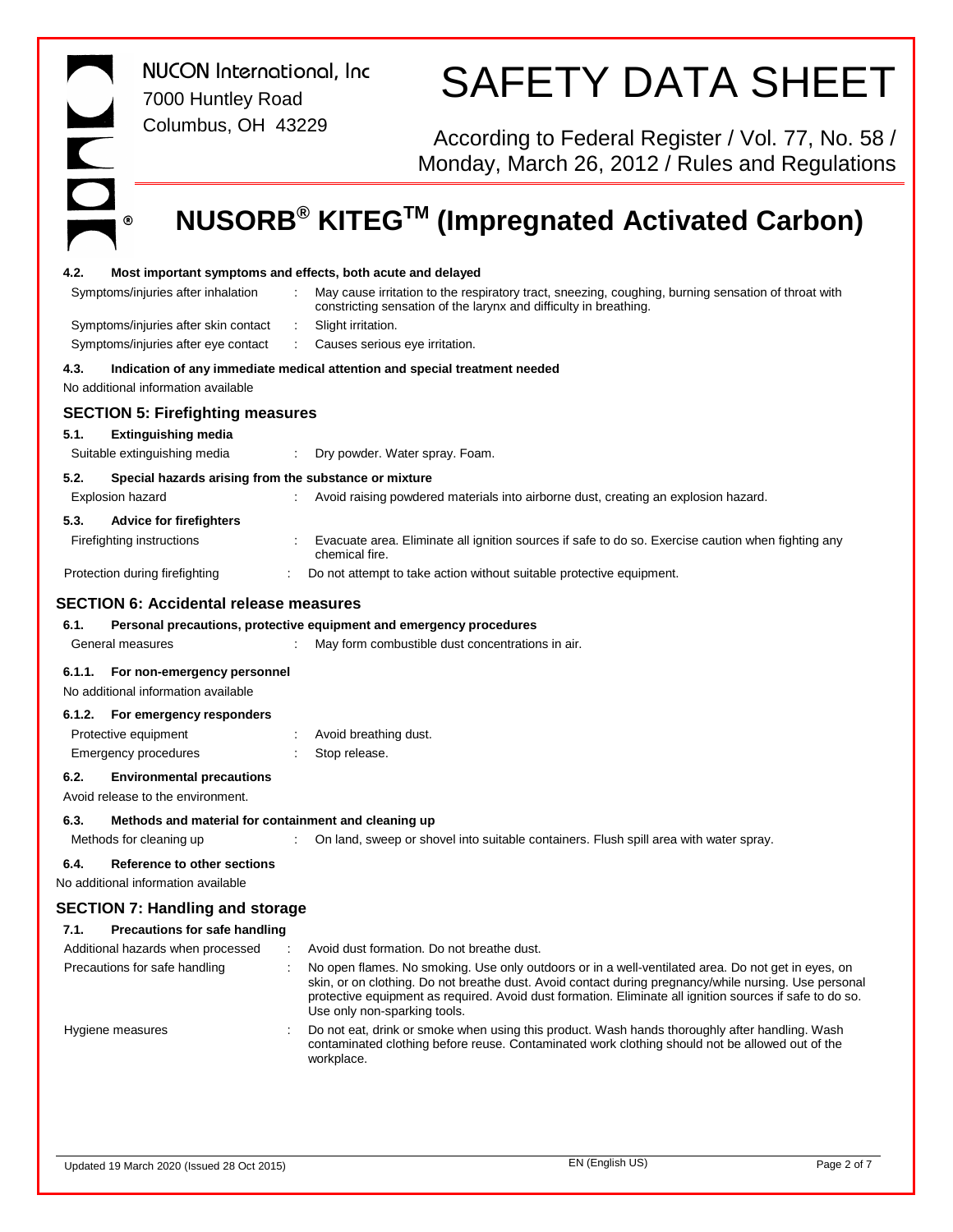$^{\circ}$ 

*NUCON International, Inc* 7000 Huntley Road Columbus, OH 43229

# SAFETY DATA SHEET

According to Federal Register / Vol. 77, No. 58 / Monday, March 26, 2012 / Rules and Regulations

# **NUSORB® KITEGTM (Impregnated Activated Carbon)**

### **7.2. Conditions for safe storage, including any incompatibilities**

| No additional information available |  |                                                                                           |
|-------------------------------------|--|-------------------------------------------------------------------------------------------|
| Specific end use(s)<br>7.3.         |  |                                                                                           |
| Special rules on packaging          |  | Store in a closed container.                                                              |
| Storage area                        |  | Store in a well-ventilated place.                                                         |
| Incompatible products               |  | Oxidizing agent.                                                                          |
| Storage conditions                  |  | Keep only in the original container in a cool, well ventilated place away from: moisture. |
| <b>Technical measures</b>           |  | Comply with applicable regulations.                                                       |
|                                     |  |                                                                                           |

### **SECTION 8: Exposure controls/personal protection**

### **8.1. Control parameters**

| NUSORB KITEG (Impregnated coconut carbon for Radioiodine removal) (7440-44-0) |                    |  |  |  |  |
|-------------------------------------------------------------------------------|--------------------|--|--|--|--|
| <b>ACGIH</b><br>Not applicable                                                |                    |  |  |  |  |
| <b>OSHA</b>                                                                   | Not applicable     |  |  |  |  |
|                                                                               | Carbon (7440-44-0) |  |  |  |  |
| <b>ACGIH</b>                                                                  | Not applicable     |  |  |  |  |
| <b>OSHA</b>                                                                   | Not applicable     |  |  |  |  |
| Potassium iodide (KI) (7681-11-0)                                             |                    |  |  |  |  |
| ACGIH                                                                         | Not applicable     |  |  |  |  |

| Third |             |                |  |  |
|-------|-------------|----------------|--|--|
|       |             |                |  |  |
|       | <b>OSHA</b> | Not applicable |  |  |
|       | ACGIH       | Not applicable |  |  |

| Triethylenediamine (280-57-9) |                |
|-------------------------------|----------------|
| ACGIH                         | Not applicable |

| OSHA | Not applicable |
|------|----------------|
|      |                |

### **8.2. Exposure controls**

| Personal protective equipment | Wash hands thoroughly after handling.                                                                                                                                    |
|-------------------------------|--------------------------------------------------------------------------------------------------------------------------------------------------------------------------|
| Eye protection                | Chemical goggles or face shield.                                                                                                                                         |
| Skin and body protection      | Wear suitable protective clothing.                                                                                                                                       |
| Respiratory protection        | In case of inadequate ventilation wear respiratory protection. Where exposure through inhalation may<br>occur from use, respiratory protection equipment is recommended. |
| Consumer exposure controls    | Avoid contact during pregnancy/while nursing.                                                                                                                            |
| Other information             | Do not breathe dust. Do not eat, drink or smoke when using this product.                                                                                                 |

## **SECTION 9: Physical and chemical properties**

| 9.1.           | Information on basic physical and chemical properties |                            |
|----------------|-------------------------------------------------------|----------------------------|
| Physical state |                                                       | Solid                      |
| Appearance     |                                                       | granular. Pellets/tablets. |
| Color          |                                                       | Black dark gray            |
| Odor           |                                                       | odorless                   |
| Odor threshold |                                                       | No data available          |
| рH             |                                                       | No data available          |
|                | Relative evaporation rate (butyl acetate=1) :         | No data available          |
| Melting point  |                                                       | 3550 °C                    |
| Freezing point |                                                       | No data available          |

## Updated 19 March 2020 (Issued 28 Oct 2015) EN (English US) Page 3 of 7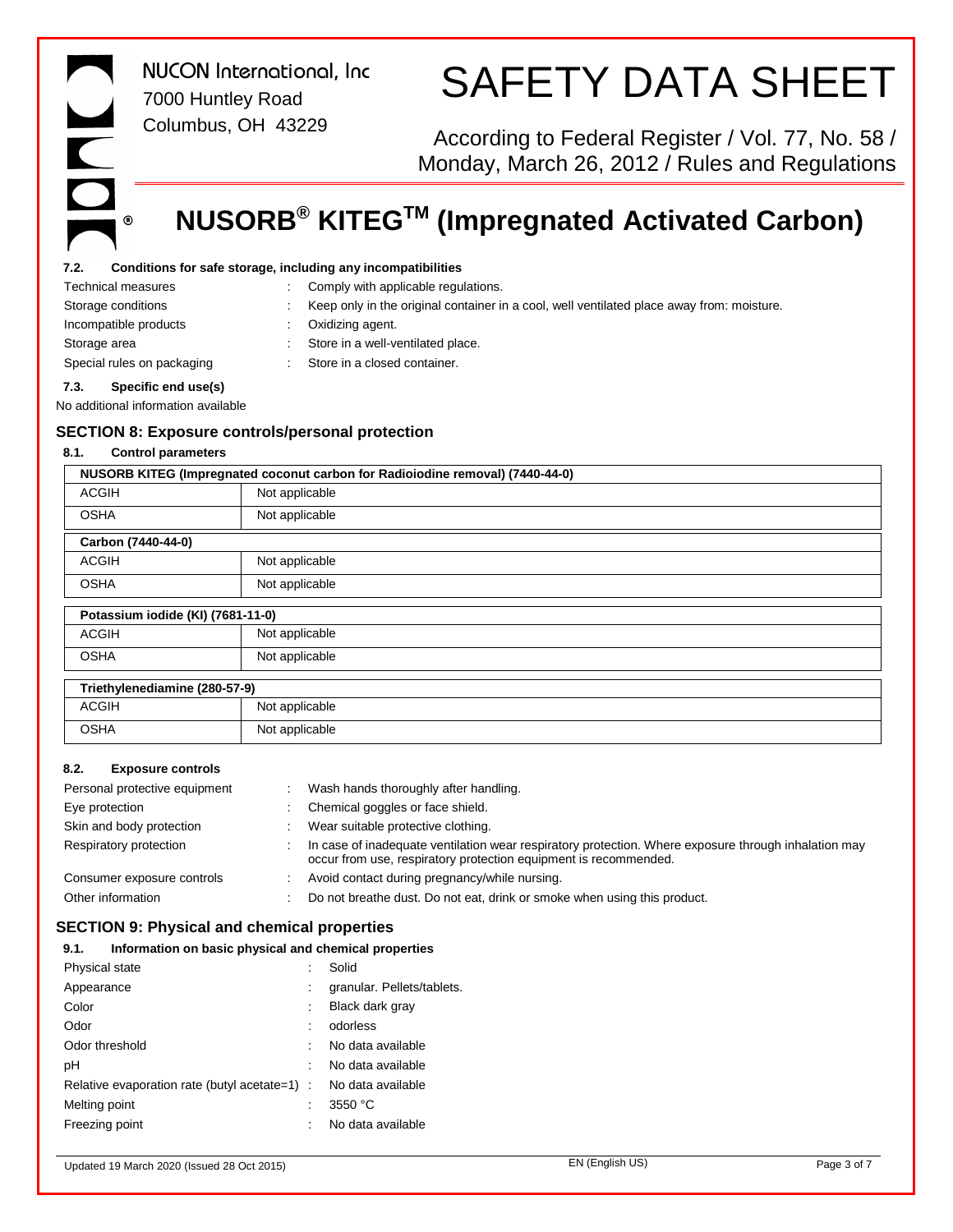$\overline{C}$  $^\circledR$ 

*NUCON International, Inc* 7000 Huntley Road Columbus, OH 43229

# SAFETY DATA SHEET

According to Federal Register / Vol. 77, No. 58 / Monday, March 26, 2012 / Rules and Regulations

# **NUSORB® KITEGTM (Impregnated Activated Carbon)**

| Boiling point                    |                      | No data available   |  |  |
|----------------------------------|----------------------|---------------------|--|--|
| Flash point                      |                      | No data available   |  |  |
| Auto-ignition temperature        | $\ddot{\phantom{a}}$ | 450 °C              |  |  |
| Decomposition temperature        | ۰                    | No data available   |  |  |
| Flammability (solid, gas)        |                      | No data available   |  |  |
| Vapor pressure                   | ۰                    | No data available   |  |  |
| Relative vapor density at 20 °C  | $\ddot{\phantom{a}}$ | No data available   |  |  |
| Relative density                 |                      | No data available   |  |  |
| Specific gravity / density       |                      | $400 - 600$ g/l     |  |  |
| Solubility                       |                      | insoluble in water. |  |  |
| Log Pow                          |                      | No data available   |  |  |
| Log Kow                          |                      | No data available   |  |  |
| Viscosity, kinematic             | ۰                    | No data available   |  |  |
| Viscosity, dynamic               | $\ddot{\phantom{a}}$ | No data available   |  |  |
| <b>Explosive properties</b>      | $\ddot{\phantom{0}}$ | No data available.  |  |  |
| Oxidizing properties             |                      | No data available.  |  |  |
| <b>Explosion limits</b>          |                      | No data available   |  |  |
| <b>Other information</b><br>9.2. |                      |                     |  |  |
| VOC content                      |                      | $:$ < 1 % by volume |  |  |

### **SECTION 10: Stability and reactivity**

| 10.1. | Reactivity                                                          |
|-------|---------------------------------------------------------------------|
|       | No additional information available                                 |
|       | 10.2. Chemical stability                                            |
|       | Stable under normal conditions.                                     |
|       | 10.3. Possibility of hazardous reactions                            |
|       | No additional information available                                 |
|       | 10.4. Conditions to avoid                                           |
|       | Moisture. Avoid dust formation.                                     |
| 10.5. | Incompatible materials                                              |
|       | Strong oxidizers. Fluorine. Halogens. Peroxides. Oxygen.            |
| 10.6. | Hazardous decomposition products                                    |
|       | Carbon monoxide. Carbon dioxide. Nitrogen oxides. Potassium oxides. |
|       |                                                                     |

## **SECTION 11: Toxicological information**

## **11.1. Information on toxicological effects**

## Acute toxicity **in the contract of the Case of the Classified** in Not classified

| Carbon (7440-44-0)                         |                            |                 |             |
|--------------------------------------------|----------------------------|-----------------|-------------|
| LD50 oral rat                              | > 10000 mg/kg              |                 |             |
| Triethylenediamine (280-57-9)              |                            |                 |             |
| LD50 oral rat                              | 1700 mg/kg                 |                 |             |
| LD50 dermal rabbit                         | 3200 mg/kg                 |                 |             |
| ATE US (oral)                              | 1700.000 mg/kg body weight |                 |             |
| ATE US (dermal)                            | 3200.000 mg/kg body weight |                 |             |
| Skin corrosion/irritation                  | Not classified             |                 |             |
| Updated 19 March 2020 (Issued 28 Oct 2015) |                            | EN (English US) | Page 4 of 7 |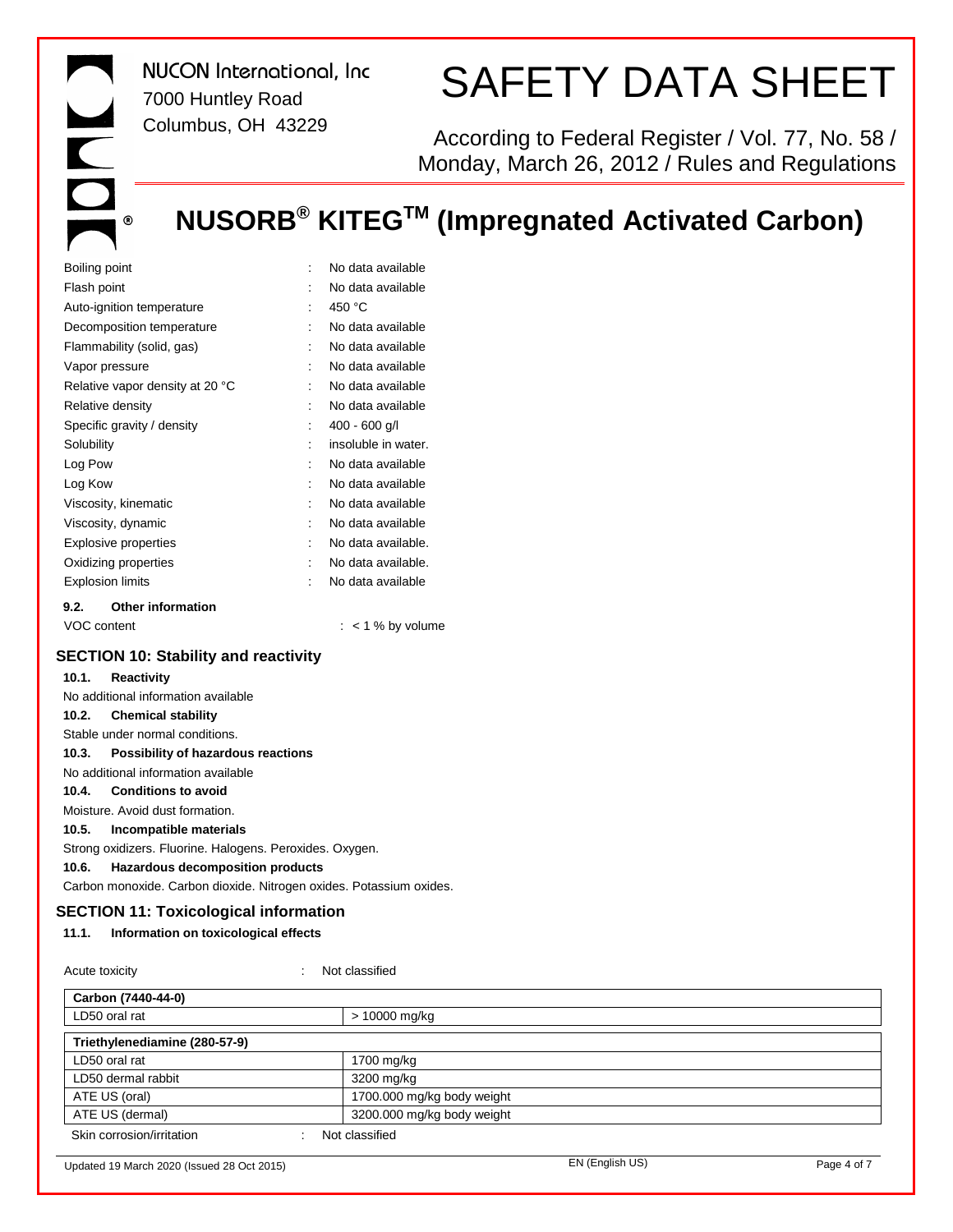ONC.  $^\circledR$ 

*NUCON International, Inc* 7000 Huntley Road Columbus, OH 43229

# SAFETY DATA SHEET

According to Federal Register / Vol. 77, No. 58 / Monday, March 26, 2012 / Rules and Regulations

# **NUSORB® KITEGTM (Impregnated Activated Carbon)**

| Serious eye damage/irritation                                                                                                                                                                                                                                                              |                                                                                                                                                                               | Not classified                                                                       |  |  |  |
|--------------------------------------------------------------------------------------------------------------------------------------------------------------------------------------------------------------------------------------------------------------------------------------------|-------------------------------------------------------------------------------------------------------------------------------------------------------------------------------|--------------------------------------------------------------------------------------|--|--|--|
| Respiratory or skin sensitization                                                                                                                                                                                                                                                          |                                                                                                                                                                               | Not classified                                                                       |  |  |  |
| Germ cell mutagenicity                                                                                                                                                                                                                                                                     |                                                                                                                                                                               | Not classified                                                                       |  |  |  |
| Not classified<br>Carcinogenicity                                                                                                                                                                                                                                                          |                                                                                                                                                                               |                                                                                      |  |  |  |
| Reproductive toxicity                                                                                                                                                                                                                                                                      |                                                                                                                                                                               | Not classified                                                                       |  |  |  |
| Specific target organ toxicity (single exposure)                                                                                                                                                                                                                                           |                                                                                                                                                                               | Not classified                                                                       |  |  |  |
| Specific target organ toxicity (repeated exposure)                                                                                                                                                                                                                                         |                                                                                                                                                                               | Not classified<br>÷                                                                  |  |  |  |
| Aspiration hazard                                                                                                                                                                                                                                                                          |                                                                                                                                                                               | Not classified                                                                       |  |  |  |
| Potential Adverse human health effects and symptoms                                                                                                                                                                                                                                        |                                                                                                                                                                               | Harmful if swallowed. Harmful if inhaled.                                            |  |  |  |
| Symptoms/injuries after inhalation                                                                                                                                                                                                                                                         | May cause irritation to the respiratory tract, sneezing, coughing, burning sensation of throat with<br>÷<br>constricting sensation of the larynx and difficulty in breathing. |                                                                                      |  |  |  |
| Symptoms/injuries after skin contact                                                                                                                                                                                                                                                       |                                                                                                                                                                               | Slight irritation.                                                                   |  |  |  |
| Symptoms/injuries after eye contact                                                                                                                                                                                                                                                        |                                                                                                                                                                               | Causes serious eye irritation.                                                       |  |  |  |
|                                                                                                                                                                                                                                                                                            |                                                                                                                                                                               |                                                                                      |  |  |  |
| <b>SECTION 12: Ecological information</b>                                                                                                                                                                                                                                                  |                                                                                                                                                                               |                                                                                      |  |  |  |
| 12.1.<br><b>Toxicity</b>                                                                                                                                                                                                                                                                   |                                                                                                                                                                               |                                                                                      |  |  |  |
| Harmful to aquatic life. Toxic to aquatic life. May cause long lasting harmful effects to aquatic life.<br>Ecology - water<br>Harmful to aquatic life with long lasting effects. Toxic to aquatic life with long lasting effects. Very<br>toxic to aquatic life with long lasting effects. |                                                                                                                                                                               |                                                                                      |  |  |  |
| Triethylenediamine (280-57-9)                                                                                                                                                                                                                                                              |                                                                                                                                                                               |                                                                                      |  |  |  |
| LC50 fish 1                                                                                                                                                                                                                                                                                |                                                                                                                                                                               | 1510 - 1980 mg/l (Exposure time: 96 h - Species: Pimephales promelas [flow-through]) |  |  |  |
|                                                                                                                                                                                                                                                                                            |                                                                                                                                                                               |                                                                                      |  |  |  |
| 12.2.<br>Persistence and degradability                                                                                                                                                                                                                                                     |                                                                                                                                                                               |                                                                                      |  |  |  |
| Carbon (7440-44-0)                                                                                                                                                                                                                                                                         |                                                                                                                                                                               |                                                                                      |  |  |  |
| Persistence and degradability                                                                                                                                                                                                                                                              |                                                                                                                                                                               | Not established.                                                                     |  |  |  |
| 12.3.<br><b>Bioaccumulative potential</b>                                                                                                                                                                                                                                                  |                                                                                                                                                                               |                                                                                      |  |  |  |
| Carbon (7440-44-0)                                                                                                                                                                                                                                                                         |                                                                                                                                                                               |                                                                                      |  |  |  |
| Bioaccumulative potential                                                                                                                                                                                                                                                                  |                                                                                                                                                                               | Not established.                                                                     |  |  |  |
| 12.4.<br><b>Mobility in soil</b>                                                                                                                                                                                                                                                           |                                                                                                                                                                               |                                                                                      |  |  |  |
| No additional information available                                                                                                                                                                                                                                                        |                                                                                                                                                                               |                                                                                      |  |  |  |
|                                                                                                                                                                                                                                                                                            |                                                                                                                                                                               |                                                                                      |  |  |  |
| 12.5.<br>Other adverse effects                                                                                                                                                                                                                                                             |                                                                                                                                                                               |                                                                                      |  |  |  |
| Effect on ozone layer                                                                                                                                                                                                                                                                      |                                                                                                                                                                               | No known ecological damage caused by this product.                                   |  |  |  |
|                                                                                                                                                                                                                                                                                            | No known ecological damage caused by this product.<br>Effect on the global warming                                                                                            |                                                                                      |  |  |  |
| <b>SECTION 13: Disposal considerations</b>                                                                                                                                                                                                                                                 |                                                                                                                                                                               |                                                                                      |  |  |  |
| Waste treatment methods<br>13.1.                                                                                                                                                                                                                                                           |                                                                                                                                                                               |                                                                                      |  |  |  |
| Waste disposal recommendations                                                                                                                                                                                                                                                             |                                                                                                                                                                               | Dispose of contents/container to meet all regulations.                               |  |  |  |
| <b>SECTION 14: Transport information</b><br>In accordance with DOT                                                                                                                                                                                                                         |                                                                                                                                                                               |                                                                                      |  |  |  |
| Not evaluated                                                                                                                                                                                                                                                                              |                                                                                                                                                                               |                                                                                      |  |  |  |
| <b>Additional information</b>                                                                                                                                                                                                                                                              |                                                                                                                                                                               |                                                                                      |  |  |  |
| Other information                                                                                                                                                                                                                                                                          |                                                                                                                                                                               | No supplementary information available.                                              |  |  |  |
|                                                                                                                                                                                                                                                                                            |                                                                                                                                                                               |                                                                                      |  |  |  |
| ADR<br>No additional information available                                                                                                                                                                                                                                                 |                                                                                                                                                                               |                                                                                      |  |  |  |
|                                                                                                                                                                                                                                                                                            |                                                                                                                                                                               |                                                                                      |  |  |  |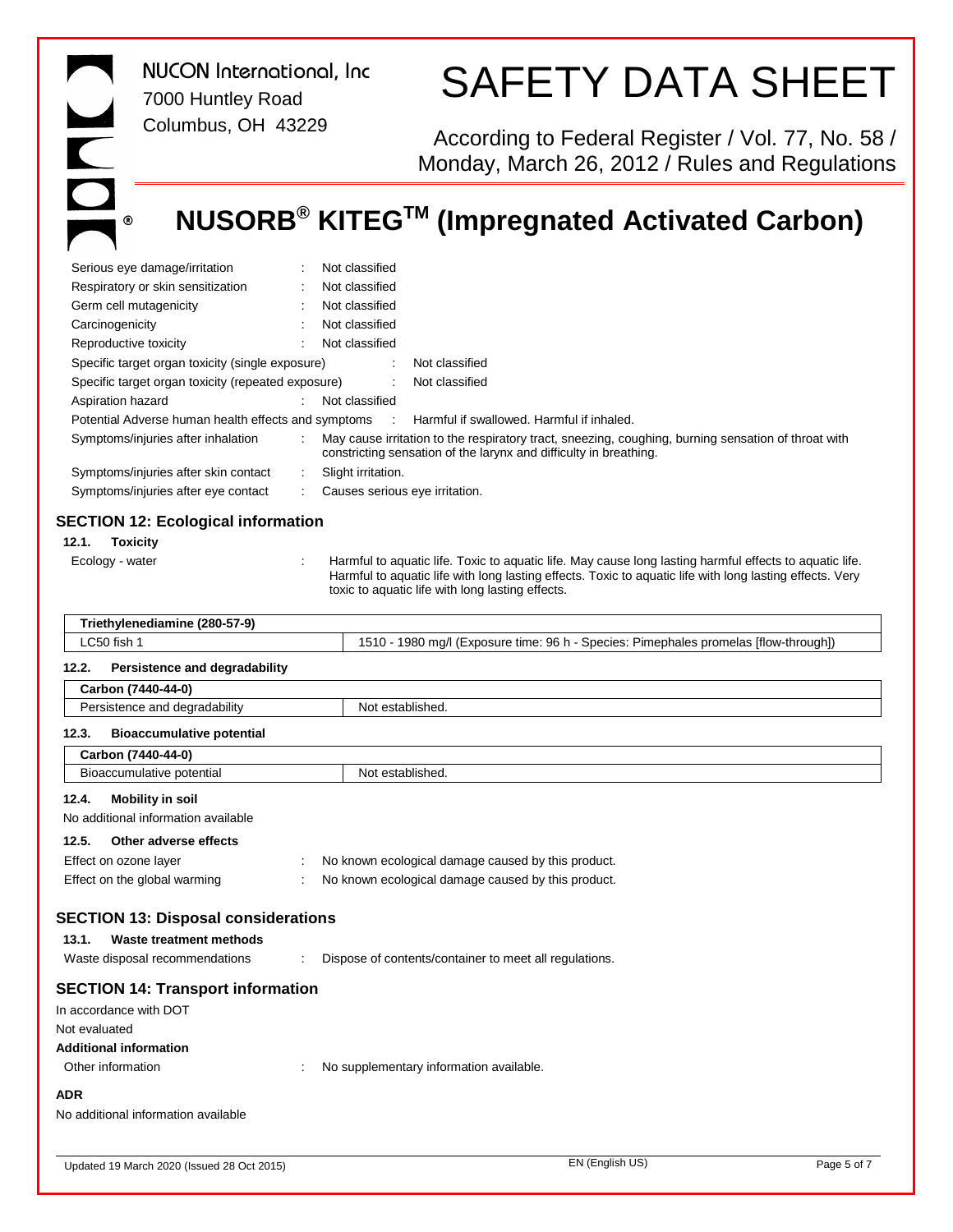*NUCON International, Inc* 7000 Huntley Road Columbus, OH 43229

# SAFETY DATA SHEET

According to Federal Register / Vol. 77, No. 58 / Monday, March 26, 2012 / Rules and Regulations

# **NUSORB® KITEGTM (Impregnated Activated Carbon)**

#### **Transport by sea**

Not classified as Dangerous Goods by the criteria of the International Maritime Dangerous Goods (IMDG) Code Special Provision 925 for transport by sea; this carbon is made by a steam activation process.

#### **Air transport**

Not classified as Dangerous Goods by the criteria of the International Air Transport Association (IATA) Dangerous Goods Regulations Special Provision A.3 for transport by air; when tested according to the United Nations Transport of Dangerous Goods test protocol this carbon does not meet the definition of a self-heating substance (IATA Class 4.2) or any other hazard class, and therefore should not be listed as a hazardous material.

### **SECTION 15: Regulatory information**

### **15.1. US Federal regulations**

| Carbon (7440-44-0)                                                        |  |  |  |
|---------------------------------------------------------------------------|--|--|--|
| Listed on the United States TSCA (Toxic Substances Control Act) inventory |  |  |  |
| Potassium iodide (KI) (7681-11-0)                                         |  |  |  |
| Listed on the United States TSCA (Toxic Substances Control Act) inventory |  |  |  |
| Triethylenediamine (280-57-9)                                             |  |  |  |
| Listed on the United States TSCA (Toxic Substances Control Act) inventory |  |  |  |

#### **15.2. International regulations**

#### **CANADA**

| Carbon (7440-44-0)                                                           |                                                                                                    |             |
|------------------------------------------------------------------------------|----------------------------------------------------------------------------------------------------|-------------|
| Listed on the Canadian DSL (Domestic Substances List)                        |                                                                                                    |             |
| <b>WHMIS Classification</b>                                                  | Uncontrolled product according to WHMIS classification criteria                                    |             |
| Potassium iodide (KI) (7681-11-0)                                            |                                                                                                    |             |
| Listed on the Canadian DSL (Domestic Substances List)                        |                                                                                                    |             |
| <b>WHMIS Classification</b>                                                  | Class D Division 2 Subdivision A - Very toxic material causing other toxic effects                 |             |
| Triethylenediamine (280-57-9)                                                |                                                                                                    |             |
| Listed on the Canadian DSL (Domestic Substances List)                        |                                                                                                    |             |
| <b>EU-Regulations</b>                                                        |                                                                                                    |             |
| Carbon (7440-44-0)                                                           |                                                                                                    |             |
|                                                                              | Listed on the EEC inventory EINECS (European Inventory of Existing Commercial Chemical Substances) |             |
| Potassium iodide (KI) (7681-11-0)                                            |                                                                                                    |             |
|                                                                              | Listed on the EEC inventory EINECS (European Inventory of Existing Commercial Chemical Substances) |             |
| Triethylenediamine (280-57-9)                                                |                                                                                                    |             |
|                                                                              | Listed on the EEC inventory EINECS (European Inventory of Existing Commercial Chemical Substances) |             |
| Classification according to Regulation (EC) No. 1272/2008 [CLP]              |                                                                                                    |             |
| Classification according to Directive 67/548/EEC [DSD] or 1999/45/EC [DPD]   |                                                                                                    |             |
| Not classified                                                               |                                                                                                    |             |
| 15.2.2. National regulations                                                 |                                                                                                    |             |
| Carbon (7440-44-0)                                                           |                                                                                                    |             |
| Listed on the AICS (Australian Inventory of Chemical Substances)             |                                                                                                    |             |
| Listed on the Korean ECL (Existing Chemicals List)                           | Listed on IECSC (Inventory of Existing Chemical Substances Produced or Imported in China)          |             |
| Listed on NZIoC (New Zealand Inventory of Chemicals)                         |                                                                                                    |             |
| Listed on PICCS (Philippines Inventory of Chemicals and Chemical Substances) |                                                                                                    |             |
| Listed on INSQ (Mexican national Inventory of Chemical Substances)           |                                                                                                    |             |
| Listed on Turkish inventory of chemical                                      |                                                                                                    |             |
|                                                                              |                                                                                                    |             |
| Updated 19 March 2020 (Issued 28 Oct 2015)                                   | EN (English US)                                                                                    | Page 6 of 7 |